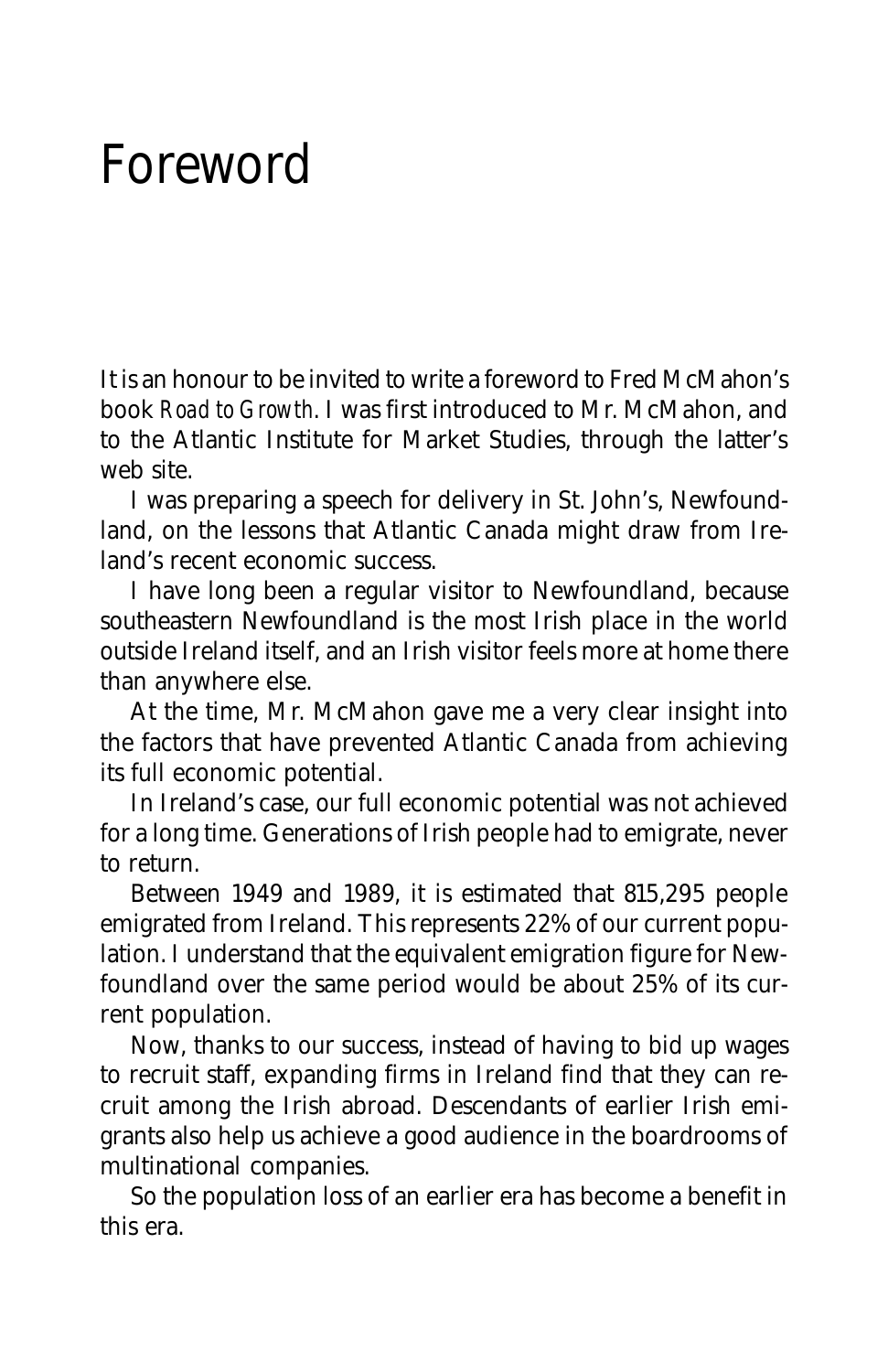The challenge for Atlantic Canada is to create the conditions whereby it too can tap the talents and influence of Atlantic Canadians who have gone to live elsewhere.

Ireland and Atlantic Canada have had a common proclivity towards accumulating government debt. At one time, Ireland's debt reached 125% of our GDP, a debt of crisis proportions. It is now back down to about 60% of our GDP, thanks to the economic success described in Mr. McMahon's book.

The problem of Ireland's debt has had some beneficial side effects. In the 1970s, the initial borrowing enabled us to maintain social and educational infrastructure through the hard times of the oil crisis. It was a cushion against radical political upheaval at a time of a fall in real national income.

In the 1980s, the necessity of debt control meant that Ireland avoided some of the costly political errors of continental Europe. We did not undertake unrealistic pension commitments, or overprotect labour markets. The debt problem also brought about social partnership between employees, employers, and government in the late 1980s. This kept wage increases below productivity growth.

Both Ireland and Atlantic Canada have been recipients of transfers respectively from the European Union and Canada.

The motive for these transfers has been laudable in both cases — to narrow the gap in incomes between regions and to build political cohesion.

As Fred McMahon's book shows, there is a price to be paid for such largesse. The natural process of economic adjustment is postponed. Vested interests opposed to change are built up. This leads to a misallocation of resources.

In Ireland's case, the E.U.'s Common Agricultural Policy has maintained agricultural incomes and prices in Ireland at a far higher level than would have been possible using Irish taxpayer's money. But Irish agriculture is now less efficient than it was in 1972, when we joined the E.U., and this has happened because of E.U. subsidies.

Ireland does not participate in an E.U.-wide system of employ-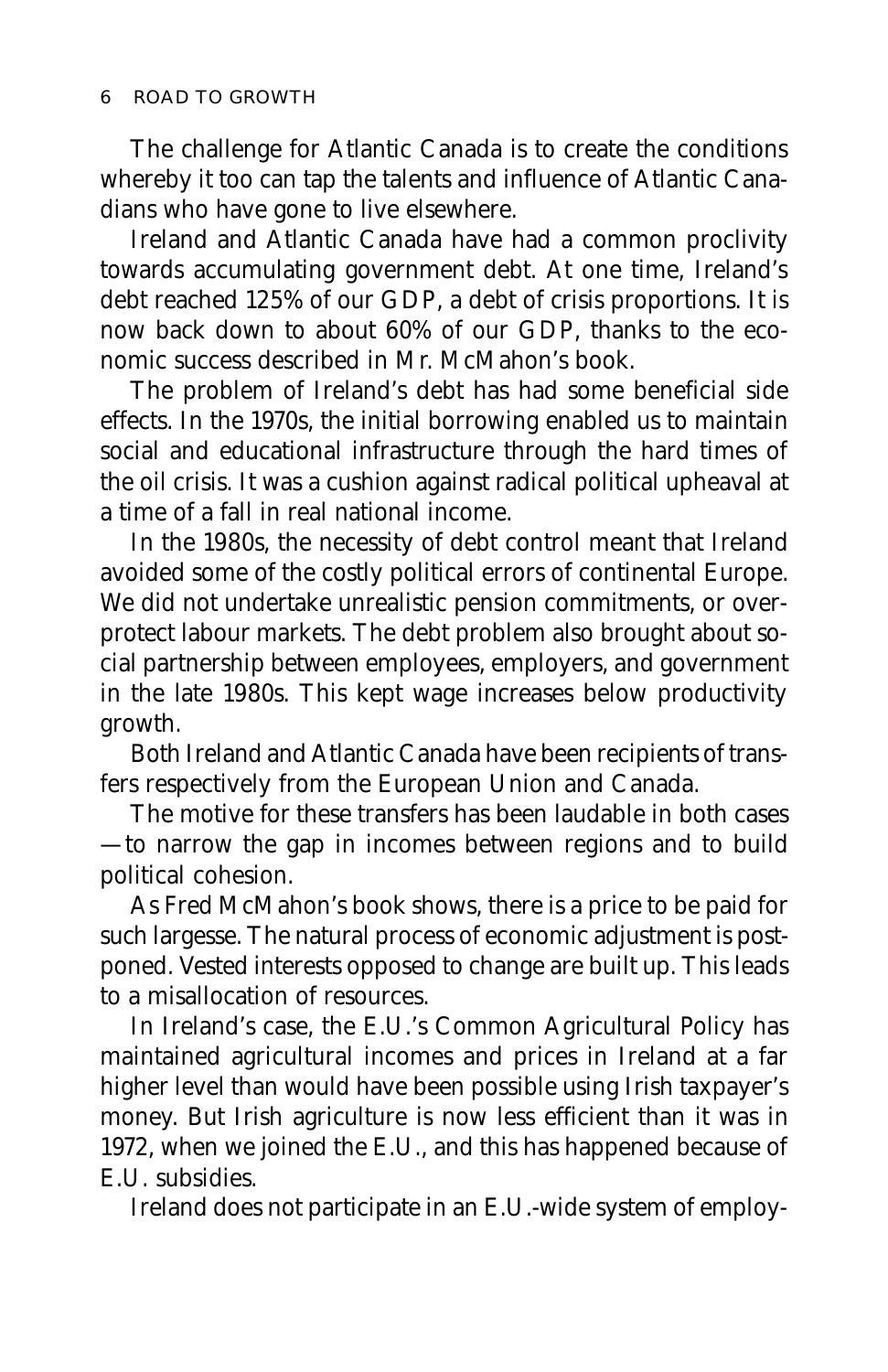ment insurance, in the same way as Atlantic Canada participates in a Canadian E.I. system. If there had been a uniform rate of unemployment benefit for all of Europe, at rates that would be acceptable in (say) Germany, both minimum-wage rates and consequent unemployment in Ireland would undoubtedly have been much higher. This would probably have killed off the Celtic Tiger at birth.

There are many very valuable insights for policy-makers in Mr. McMahon's book. He makes the very important assertion that there is a natural rate at which economic growth will tend to raise the incomes of poorer regions towards those of richer regions. The "convergence theory" of Barro and Sala-i-Martin suggests that, each year, a lagging region closes the gap with a leading economy by between 2 per cent and 3 per cent, which implies that it would take about 25–35 years to close the gap by a half. This theory would suggest that, if politicians were to do nothing except let markets operate, the poorer will catch up with the richer over time.

McMahon's chapter on Ireland is, to my mind, comprehensive, fair, and accurate. I would enter only one caveat. That concerns his analysis of the economic mistake that was made by the incoming Irish government of 1977. The Irish economy was well into recovery by 1975, and Mr. McMahon claims that this new government "promised to spend the nation's way to new economic growth". The 1977 programme was not principally about increasing spending. In fact, it involved tax cuts, but the wrong kind of tax cuts. The taxation on motor cars was eliminated and so was the taxation on houses. These tax cuts had no beneficial economic effect. They were a windfall for car and house owners, and contributed to an import-led boom which caused big problems later on.

Achieving economic success is not simply a question of cutting taxes. It is a question of cutting the *right* taxes. The lesson of Irish economic history is that one should have a low and predictable rate of tax on the factors that generate growth. Companies and people at work generate growth. That is why the priority should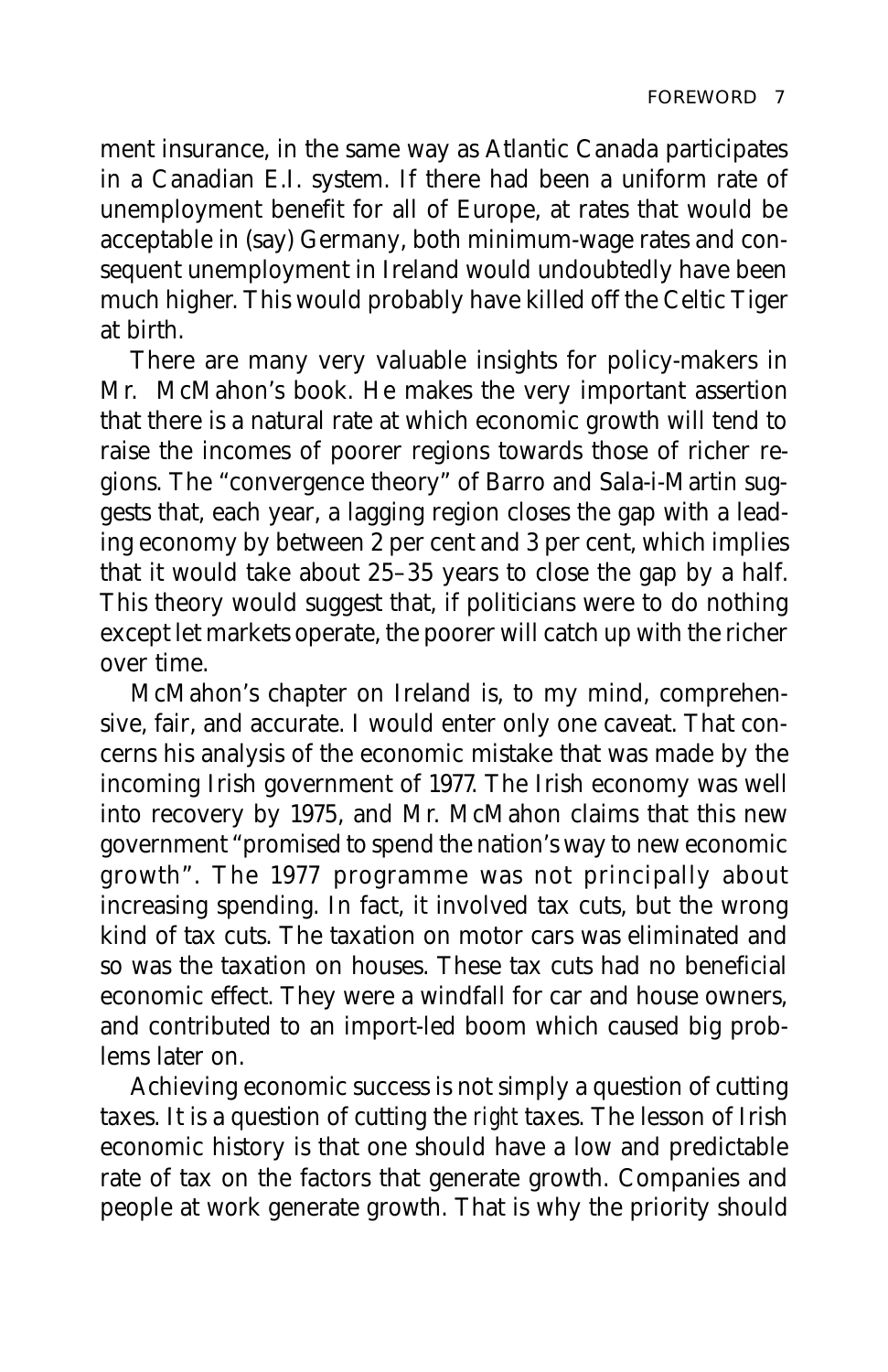be on reducing taxes on working people and on profits, rather than on reducing taxes on other activities. Ireland still has a pretty high rate of taxation on goods purchased in shops, but this has not inhibited economic growth.

The analysis of the impact of regional policy in this book is very important. In the European Union there is a commitment in the treaties to reducing regional disparities between poorer and richer parts of the Union. Mr. McMahon points out that in the United States "at no time has there been a commitment to reducing regional disparities."

Yet, in the United States, no matter how far a region falls, no matter how high unemployment soars, no matter how unique the problems, regional economies keep booming back. Because flexible labour markets tend to adjust quickly, regional recessions in the United States are usually short lived. In other parts of the world, a safety net intervenes to slow down the process of adjustment. This softens the blow but also prolongs the agony.

There should be a debate amongst policy-makers about the quality of government spending, as well as about quantity. Government spending programmes should promote flexibility. There should be an inbuilt mechanism to automatically adjust them to rises and falls in tax revenue. They should be designed so as not to carry forward existing commitments regardless of external economic circumstances. They should be focused on measurable improvements in services.

In Ireland we have tried through the Strategic Management Initiative (SMI) to improve the quality of government spending. Public-service agencies are supposed to set their own objectives and monitor their own performance against them. Unfortunately the objectives are often expressed in abstract and subjective terminology. In effect, the exam is so set that no one is allowed to fail.

My own experience in Ireland is that predictability is what business needs from government. One of the reasons for Ireland's economic success was that we have had a low corporate tax rate previously 10 per cent now 12.5 per cent — which was guaranteed